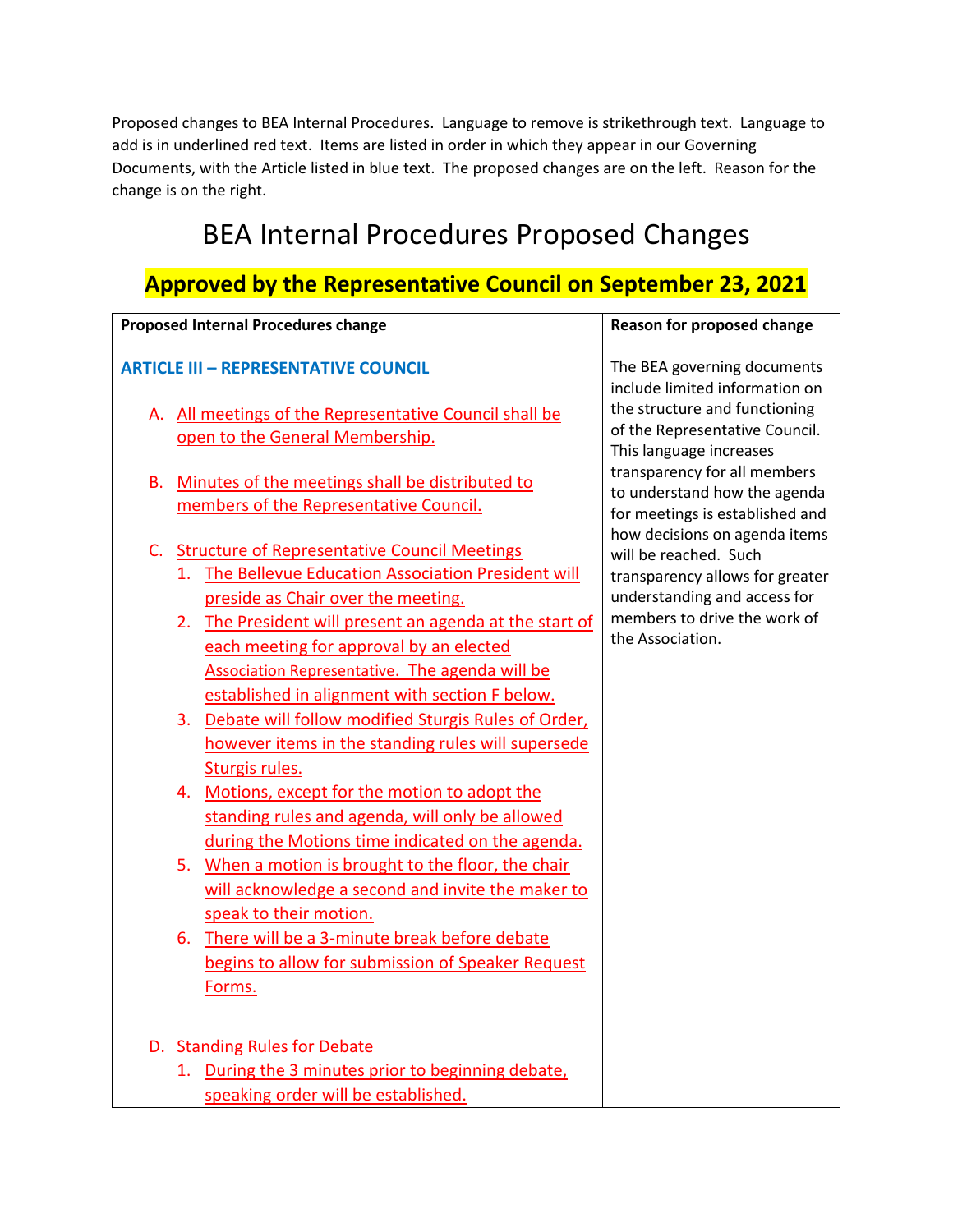| 2. | Those wishing to enter debate must submit a             |  |
|----|---------------------------------------------------------|--|
|    | <b>Speaker Request Form with the following</b>          |  |
|    | information:                                            |  |
|    | a. Submit name, racial identity (optional), and         |  |
|    | position/grade level                                    |  |
|    | Indicate if any language accommodation is<br>b.         |  |
|    | needed                                                  |  |
|    | Indicate if speaking as a BIPOC, For,<br>$\mathsf{C}$ . |  |
|    | Against, Asking a Question or Making a                  |  |
|    | Motion, or with a Point of Order                        |  |
|    | When making a Motion to Amend,<br>i.                    |  |
|    | the member must include the text                        |  |
|    | of the amendment and the name of                        |  |
|    | the member who will second it in                        |  |
|    | the speaker request form.                               |  |
|    | ii. A Point of Order will be immediately                |  |
|    | brought to the Chair to be heard by                     |  |
|    | the body.                                               |  |
|    | iii. A Motion to Close Debate will not                  |  |
|    | be accepted in the 3 minutes prior                      |  |
|    | to debate.                                              |  |
|    |                                                         |  |
| 3. | Speakers may voluntarily racialize their voice.         |  |
| 4. | Speakers are encouraged to share their position or      |  |
|    | grade level when speaking.                              |  |
|    | 5. Speakers will be limited to 2 minutes or less. It is |  |
|    | the speaker's responsibility to keep track of their     |  |
|    | time.                                                   |  |
|    | 6. A speaker who needs a language accommodation         |  |
|    | (ex: multilingual speaker, speech language              |  |
|    | impairment) may indicate this on the Speaker            |  |
|    | Request Form to receive an additional 30 seconds        |  |
|    | to speak.                                               |  |
|    | 7. Any member may submit a written statement            |  |
|    | instead of speaking. The language must be               |  |
|    | included when submitting the Speaker Request            |  |
|    | Form.                                                   |  |
|    | Written statements will be read by a<br>a.              |  |
|    | member of the Executive Board appointed                 |  |
|    | by the Chair, or, if requested, by a                    |  |
|    | designated member the writer indicates.                 |  |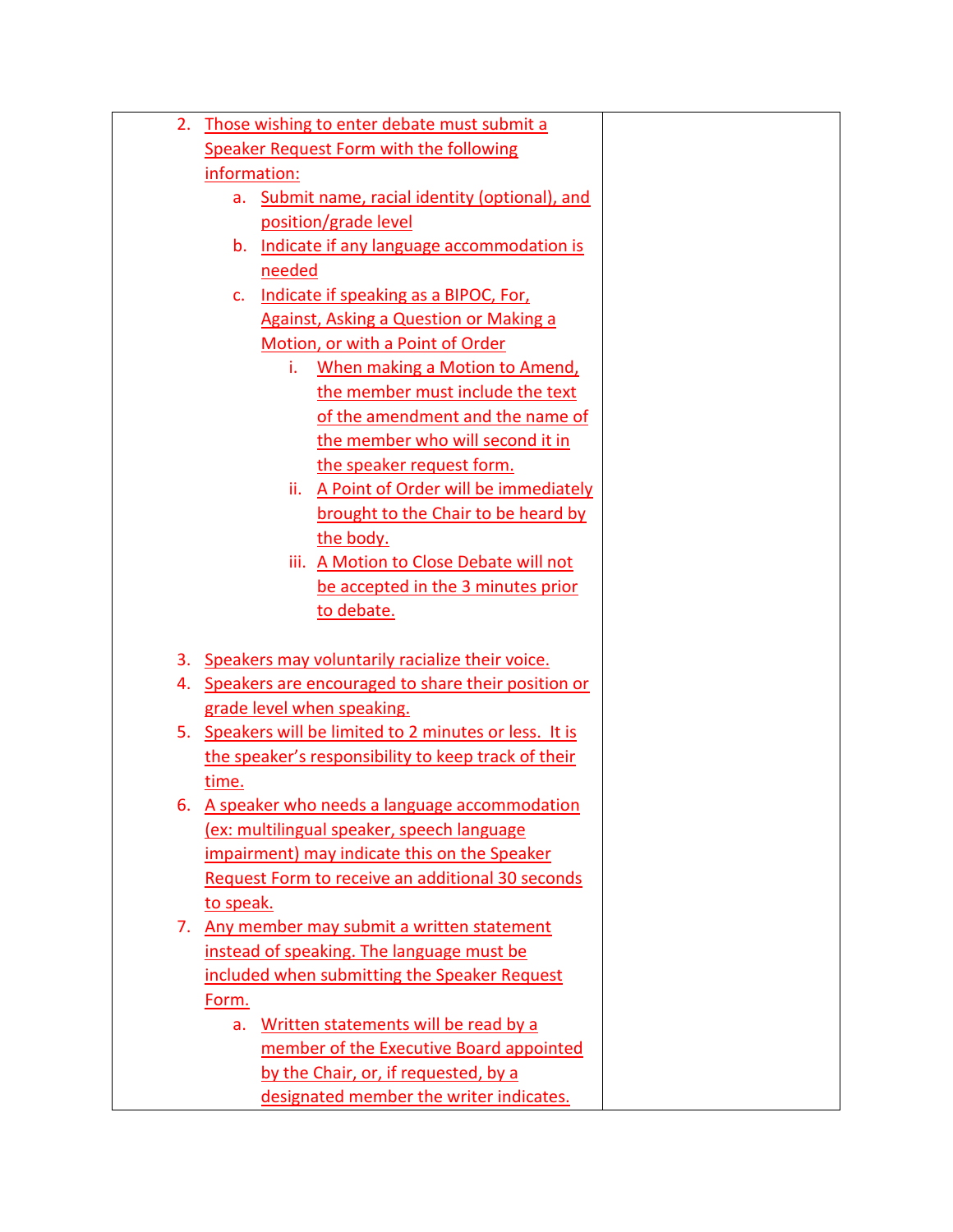|    |    | Written statements will be included in the            |  |
|----|----|-------------------------------------------------------|--|
|    |    | speaking order and selected through the               |  |
|    |    | same process. They will be limited to 2               |  |
|    |    | minutes.                                              |  |
|    |    | 8. Speakers will be called on in the following order: |  |
|    |    | one BIPOC speaker, one speaker FOR, one BIPOC         |  |
|    |    | speaker, one speaker AGAINST, one BIPOC               |  |
|    |    | speaker, one speaker with a QUESTION or               |  |
|    |    | <b>MOTION.</b>                                        |  |
|    |    |                                                       |  |
| Е. |    | <b>Standing Rules for Amendments</b>                  |  |
|    |    | 1. When an Amendment is moved, the Chair will call    |  |
|    |    | on the maker of the main motion to determine if       |  |
|    |    | the Amendment is considered friendly.                 |  |
|    |    | 2. Amendments deemed friendly by the maker will       |  |
|    |    | be accepted unless an objection is voiced.            |  |
|    |    | 3. Amendments deemed unfriendly by the maker or       |  |
|    |    | objected to by a member of the body will trigger a    |  |
|    |    | new round of debate as specified in section D.        |  |
|    |    | 4. If the amendment is passed, the speaking round of  |  |
|    |    | the main motion will be reset. If the amendment       |  |
|    |    | fails, the speaking round of the main motion will     |  |
|    |    | continue from where it left off.                      |  |
|    |    | 5. Makers of amendments to motions are                |  |
|    |    | encouraged to communicate with the maker of the       |  |
|    |    | motion prior to submitting an amendment.              |  |
|    |    |                                                       |  |
| F. |    | <b>Motion to Close Debate</b>                         |  |
|    | 1. | A motion to close debate will not be entertained      |  |
|    |    | until either: a) there are no further BIPOC           |  |
|    |    | members that wish to speak or b) debate has           |  |
|    |    | lasted one hour, whichever occurs first.              |  |
|    |    | 2. A motion to close debate may not be submitted      |  |
|    |    | until after debate has begun. It must be submitted    |  |
|    |    | via a Speaker Request Form, to be selected            |  |
|    |    | randomly by the same method indicated for             |  |
|    |    | speaking order.                                       |  |
|    | 3. | A motion to close debate is not debatable and will    |  |
|    |    | be brought to a vote.                                 |  |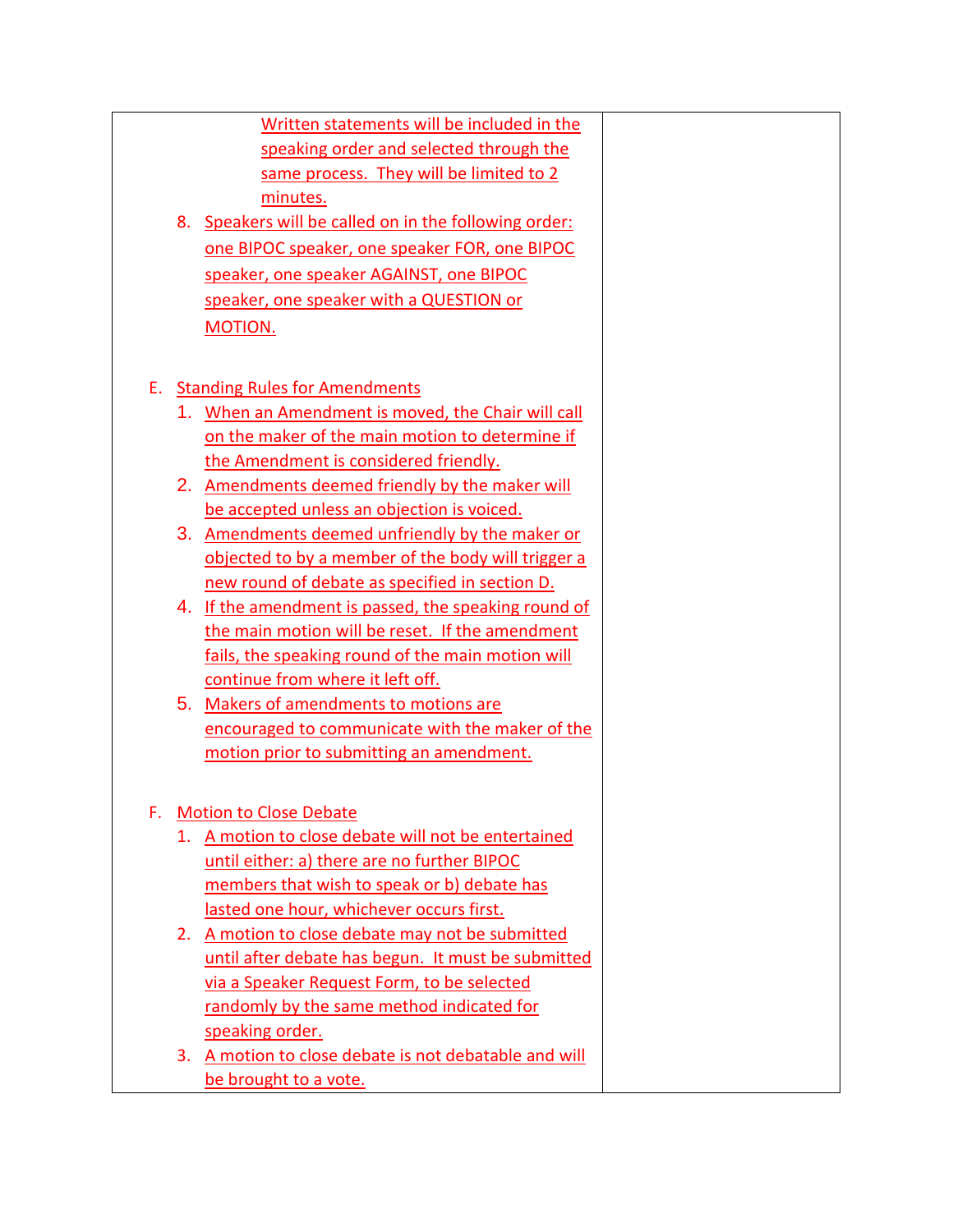|    |    | 4. A motion to close debate requires two-thirds          |  |
|----|----|----------------------------------------------------------|--|
|    |    | approval by the body, not to include abstentions.        |  |
|    |    | 5. Prior to voting on the motion, the chair will share   |  |
|    |    | how many further Speaker Requests are                    |  |
|    |    | outstanding in each line.                                |  |
|    | 6. | Once a motion to close debate is passed, the chair       |  |
|    |    | will provide a 3-minute break before the vote is         |  |
|    |    | held.                                                    |  |
|    |    |                                                          |  |
|    |    | G. Voting during remote meetings                         |  |
|    |    | 1. The body will vote through an anonymous poll that     |  |
|    |    | will remain open for 1 minute.                           |  |
|    |    | 2. The full motion will be read out loud before the      |  |
|    |    | minute starts.                                           |  |
|    |    | 3. Only elected Associate Representatives or their       |  |
|    |    | appointed substitutes may vote on items during           |  |
|    |    | meetings of the Representative Council. Proxy or         |  |
|    |    | absentee votes will not be allowed.                      |  |
|    | 4. | If a Representative's poll is not working or does        |  |
|    |    | not appear, the Rep can send their vote in the chat      |  |
|    |    | to be added to the total vote count.                     |  |
|    |    | 5. Each Representative is responsible for their          |  |
|    |    | connection to the meeting; no action will be             |  |
|    |    | invalidated on the grounds that the loss of, or poor     |  |
|    |    | quality of, a Rep's individual connection prevented      |  |
|    |    | them from participating in the meeting, provided         |  |
|    |    | that at least a quorum of Representatives was            |  |
|    |    | connected and adequately able to participate.            |  |
|    |    |                                                          |  |
| Н. |    | Agenda                                                   |  |
|    |    | 1. The agenda for meetings of the Representative         |  |
|    |    | Council will be established by the President with        |  |
|    |    | input from the Executive Board. The agenda will          |  |
|    |    | include a set time for addressing New Business           |  |
|    |    | Items (NBIs) and motions.                                |  |
|    |    | 2. Any BEA member may write a business item for          |  |
|    |    | consideration by the Representative Council. To          |  |
|    |    | be included on a given month's agenda, a new             |  |
|    |    | business item must be submitted by an elected            |  |
|    |    | <b>Association Representative to the Executive Board</b> |  |